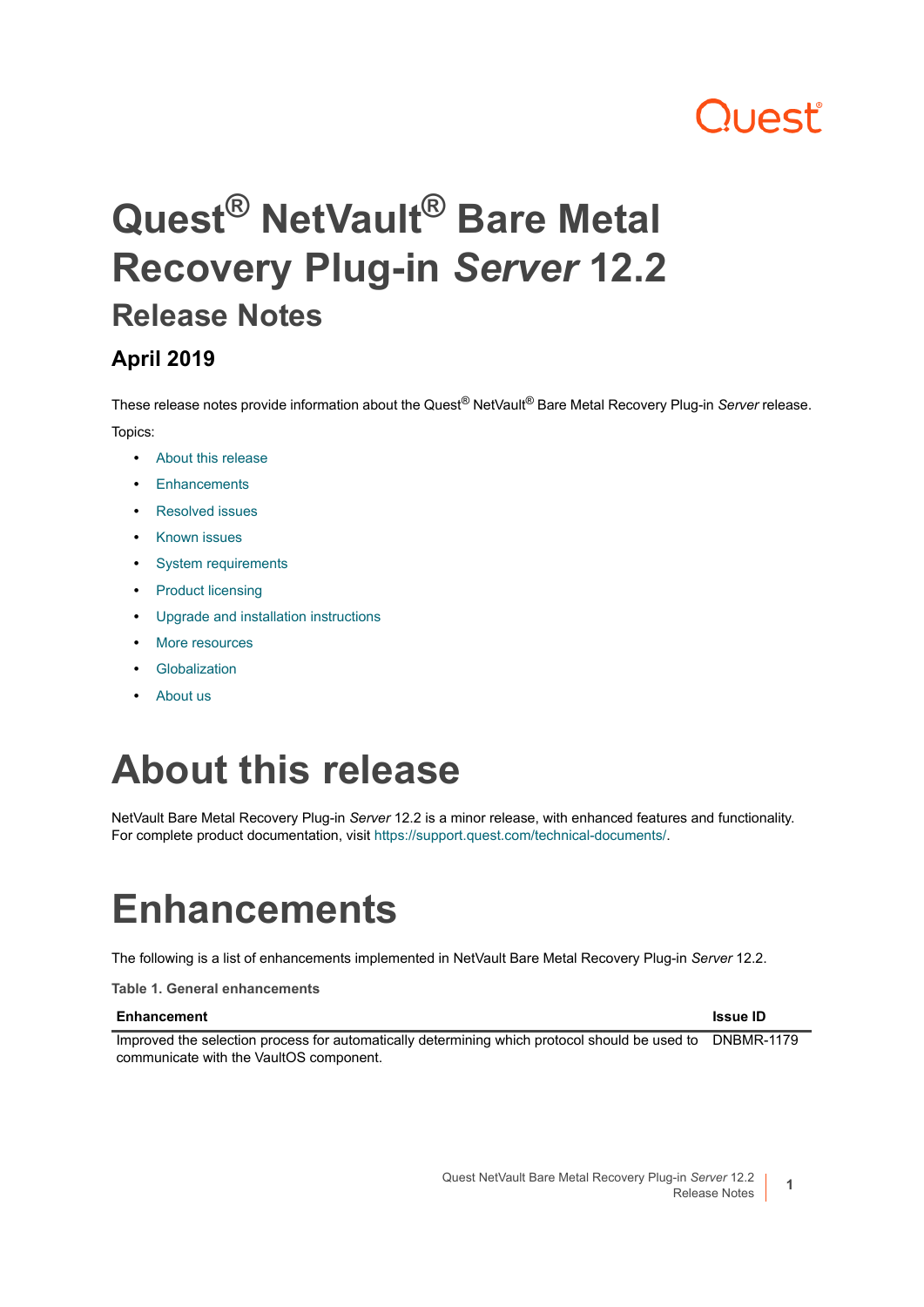## <span id="page-1-2"></span>**Resolved issues**

The following is a list of issues addressed in this release.

**Table 2. General resolved issues**

| <b>Resolved issue</b>                                                                                                                  | <b>Issue ID</b> |
|----------------------------------------------------------------------------------------------------------------------------------------|-----------------|
| Corrected an issue that prevented the plug-in from using the NDMP ports to process backup<br>jobs and to handle firewall restrictions. | DNBMR-436       |
| Corrected an issue that allowed installation of a NetVault Backup Server-only plug-in on a<br>NetVault Backup Client.                  | DNBMR-503       |

# <span id="page-1-0"></span>**Known issues**

The following is a list of issues, including issues attributed to third-party products, known to exist at the time of release.

**Table 3. General known issues**

| Known issue                                                                                                                                                                                                                                  | <b>Issue ID</b>                                    |
|----------------------------------------------------------------------------------------------------------------------------------------------------------------------------------------------------------------------------------------------|----------------------------------------------------|
| NetVault Backup Server only backs up the selected partitions when the <b>Disk Raw Mode</b> option<br>is enabled. If only a few partitions are selected with the Disk Raw Mode option enabled, only<br>the selected partitions are backed up. | DNBMR-434<br>(17712,<br>VOG-173)                   |
| <b>Workaround:</b> Select the entire disk for backup before selecting <b>Disk Raw Mode</b> .                                                                                                                                                 |                                                    |
| NOTE: If the entire disk is selected but some of the partitions are crossed out and the Disk Raw<br>Mode option is enabled, the entire disk is backed up. You cannot exclude partitions when the<br><b>Disk Raw Mode option is enabled.</b>  |                                                    |
| Cannot restore Virtual Machine Disk (VMDK) Images concurrently.                                                                                                                                                                              | DNBMR-523<br>(17801,<br>VOG-95)                    |
| Cannot restore a VMDK Image to a shared network drive.                                                                                                                                                                                       | DNBMR-524<br>(17802,<br>VOG-96)                    |
| The plug-in does not support Plug-in Offline Client for Linux backup and restore jobs that use<br>NetVault SmartDisk <sup>®</sup> as a target.                                                                                               | DNBMR-1015,<br><b>DNBMR-1096</b><br>(28860, 32464) |

# <span id="page-1-1"></span>**System requirements**

Before installing NetVault Bare Metal Recovery Plug-in *Server* 12.2, ensure that your system meets the requirements outlined in the *Quest NetVault Backup Compatibility Guide* available at [https://support.quest.com/technical-documents.](https://support.quest.com/technical-documents)

### **Upgrade and compatibility**

For complete supported-platform information, see the *Quest NetVault Backup Compatibility Guide*.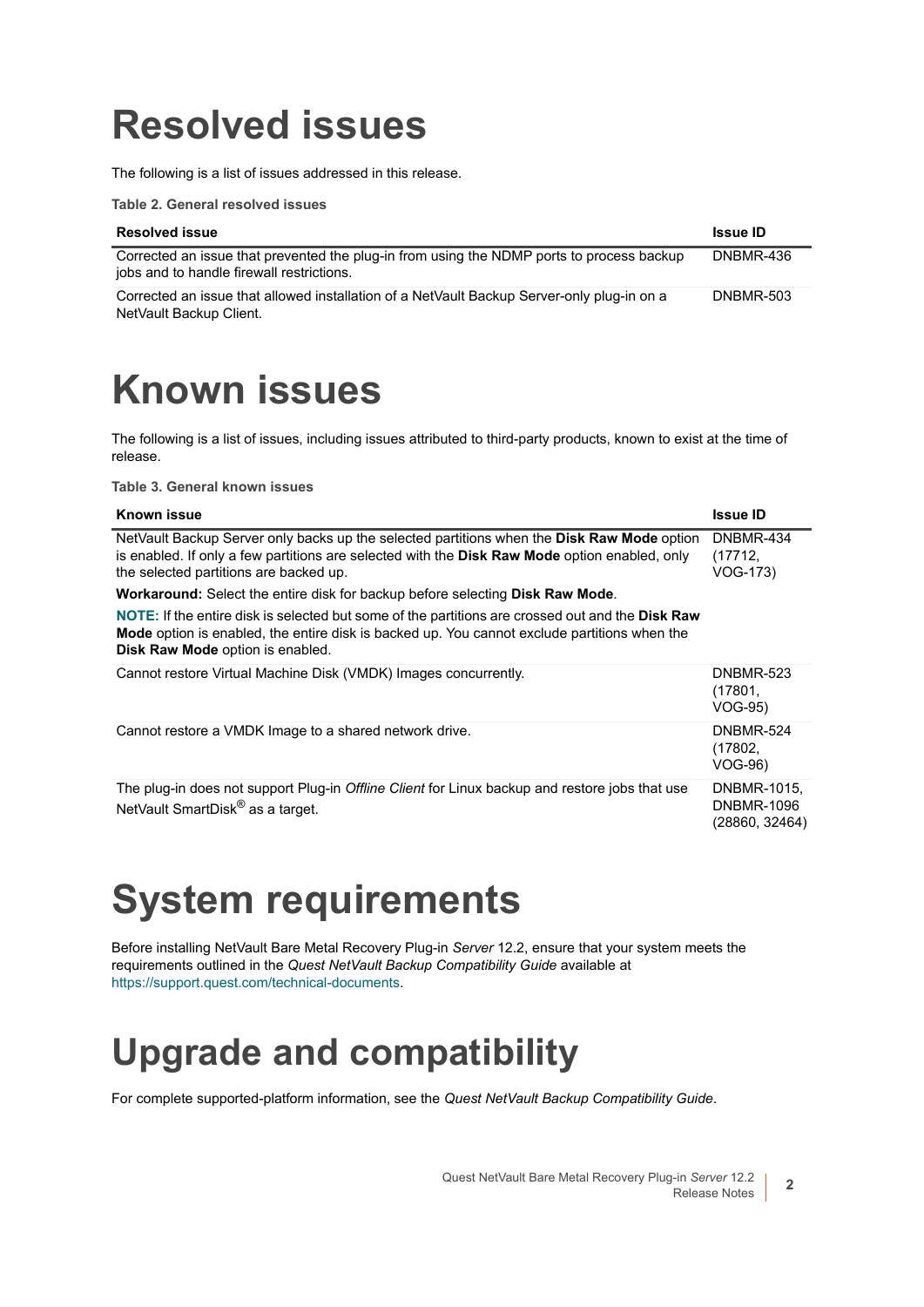# <span id="page-2-0"></span>**Product licensing**

To obtain the license key for your NetVault Backup Server environment, determine the NetVault Machine ID of your main NetVault Backup Server. Also identify the machine IDs of any clients running application plug-ins, such as Oracle, MySQL, PostgreSQL, SQL Server, and Exchange.

You can use the NetVault Configuration Wizard to install the product license keys. Alternatively, you can install the license keys from the Manage Clients page.

- **•** [Obtaining a machine ID](#page-2-1)
- **•** [Installing a license key using the configuration wizard](#page-2-2)
- **•** [Installing a license key from the Manage Clients page](#page-2-3)

#### <span id="page-2-1"></span>**Obtaining a machine ID**

- 1 Start the NetVault Backup WebUI.
- 2 In the Navigation pane, click **Manage Clients**.
- 3 In the **NetVault Backup Clients** list, select the applicable machine, and click **Manage**.
- 4 On the **View Client** page, note the machine ID exactly as it is displayed in the **Client Summary** table.

### <span id="page-2-2"></span>**Installing a license key using the configuration wizard**

- 1 In the Navigation pane, click **Guided Configuration**.
- 2 On the **NetVault Configuration Wizard** page, click **Install Licenses**.
- 3 In the **NetVault Backup Clients** list, select the applicable machine, and click **Next**.
- 4 In the **Enter the license key string** box, type or copy and paste the license key, and click **Apply**. After the key is applied successfully, a message is displayed.

### <span id="page-2-3"></span>**Installing a license key from the Manage Clients page**

- 1 In the Navigation pane, click **Manage Clients**.
- 2 In the **NetVault Backup Clients** list, select the applicable machine, and click **Manage**.
- 3 On the **View Client** page, click **Install License**.
- 4 In the **Install License** dialog box, type or copy and paste the license key, and click **Apply**. After the key is applied successfully, a message is displayed.
- 5 To dismiss the dialog box, click **Close**.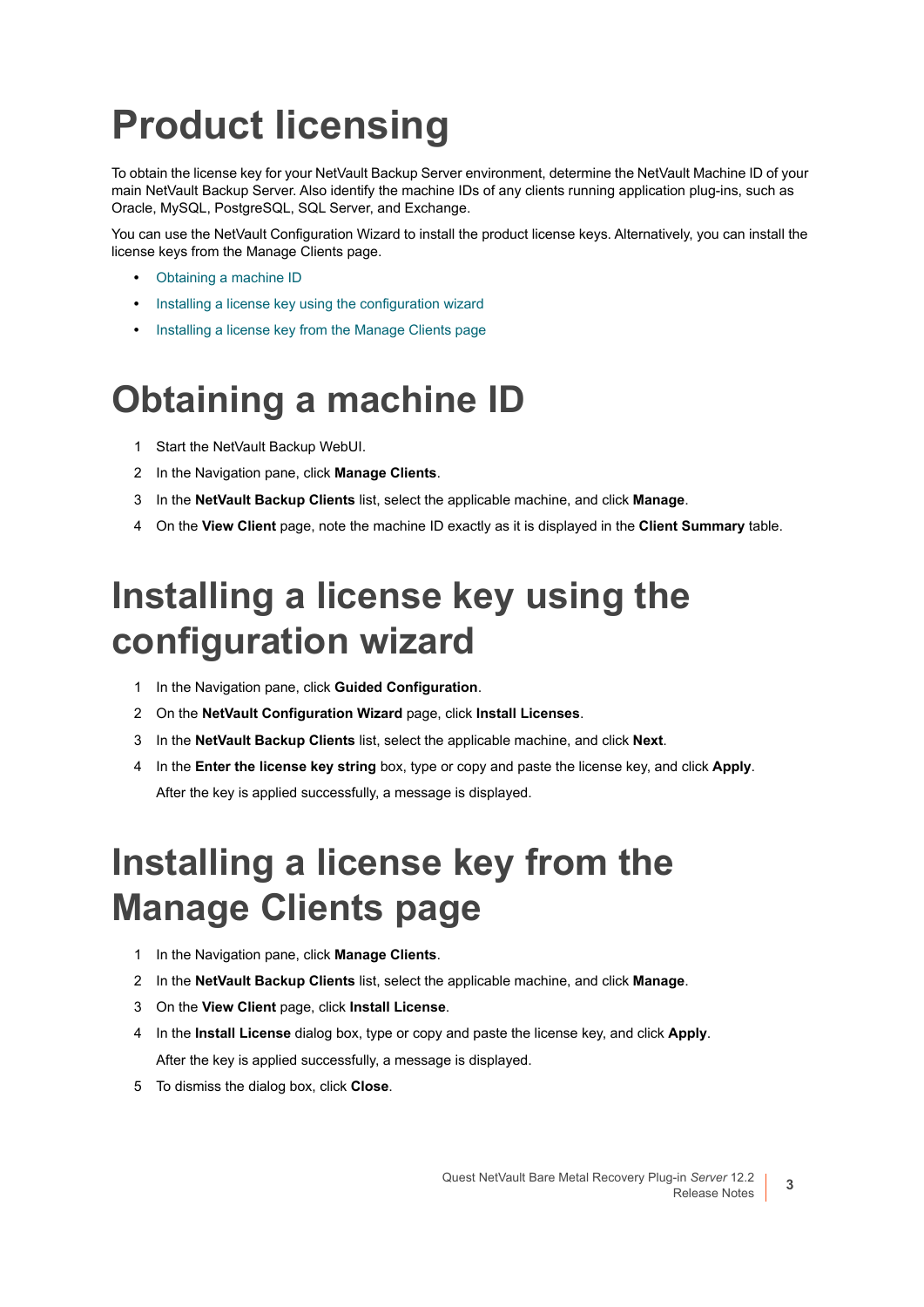# <span id="page-3-0"></span>**Upgrade and installation instructions**

- **•** Upgrading to NetVault Bare Metal Recovery Plug-in *Server* v4.0 or later requires that you upgrade NetVault Bare Metal Recovery Plug-in *Offline Client* to v6.0 or later to perform backups and restores. You must also re-create all backup and restore jobs. (DNBMR-771, 18049)
- **•** For upgrade and installation instructions, see the *Quest NetVault Bare Metal Recovery User's Guide*.

### <span id="page-3-1"></span>**More resources**

Additional information is available from the following:

- **•** [Online product documentation](https://support.quest.com/technical-documents/)
- **•** [NetVault community](https://www.quest.com/community/products/netvault/)

# <span id="page-3-2"></span>**Globalization**

This section contains information about installing and operating this product in non-English configurations, such as those needed by customers outside of North America. This section does not replace the materials about supported platforms and configurations found elsewhere in the product documentation.

This release supports any single-byte or multi-byte character set. It supports simultaneous operation with multilingual data. This release is targeted to support operations in the following regions: North America, Western Europe and Latin America, Central and Eastern Europe, Far-East Asia, Japan.

The release is localized to the following languages: Chinese (Simplified), French, German, Japanese, Korean.

### <span id="page-3-3"></span>**About us**

Quest provides software solutions for the rapidly-changing world of enterprise IT. We help simplify the challenges caused by data explosion, cloud expansion, hybrid datacenters, security threats, and regulatory requirements. We are a global provider to 130,000 companies across 100 countries, including 95% of the Fortune 500 and 90% of the Global 1000. Since 1987, we have built a portfolio of solutions that now includes database management, data protection, identity and access management, Microsoft platform management, and unified endpoint management. With Quest, organizations spend less time on IT administration and more time on business innovation. For more information, visit [www.quest.com](https://www.quest.com/company/contact-us.aspx).

#### **Technical support resources**

Technical support is available to Quest customers with a valid maintenance contract and customers who have trial versions. You can access the Quest Support Portal at [https://support.quest.com.](https://support.quest.com)

The Support Portal provides self-help tools you can use to solve problems quickly and independently, 24 hours a day, 365 days a year. The Support Portal enables you to:

**•** Submit and manage a Service Request.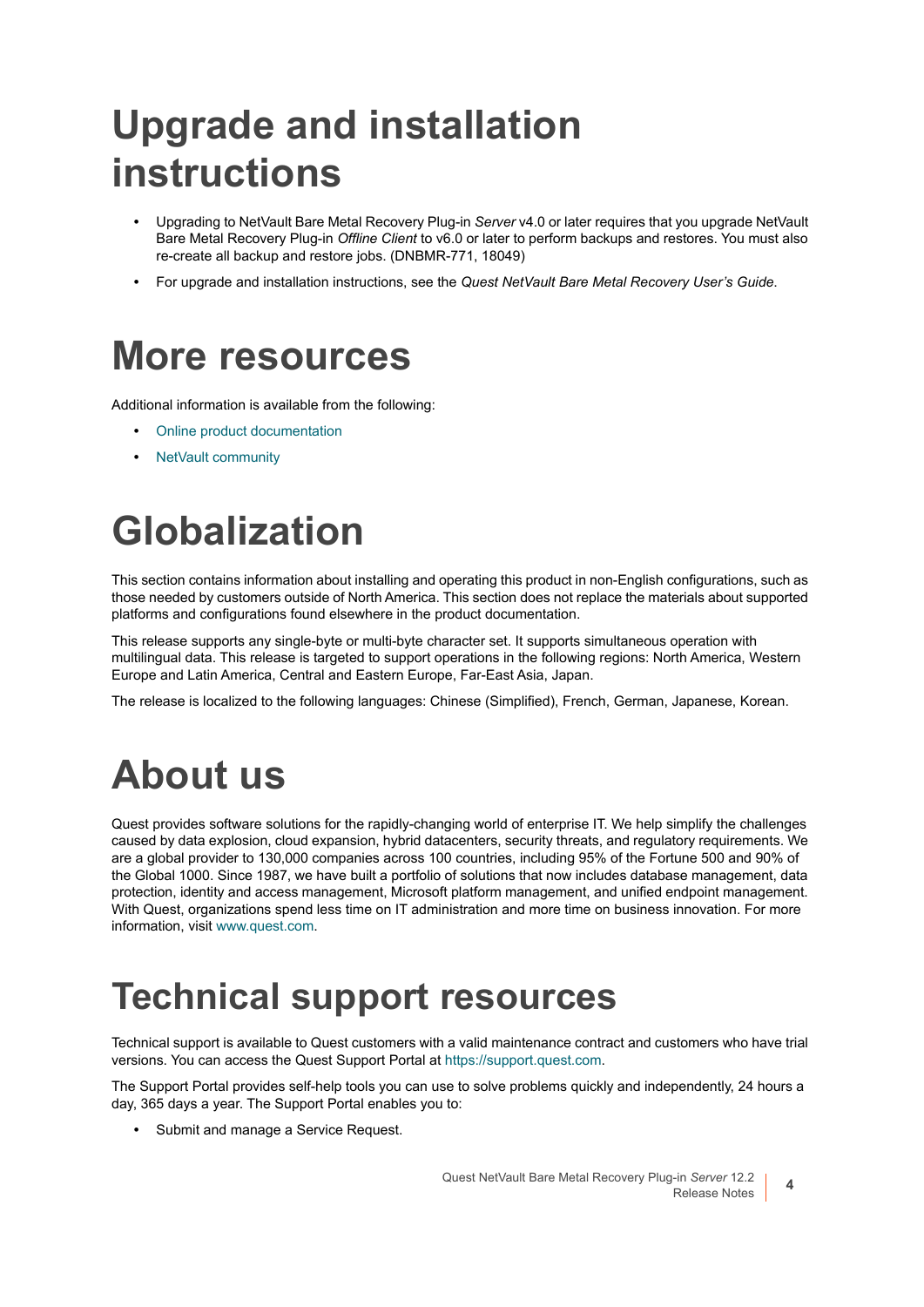- **•** View Knowledge Base articles.
- **•** Sign up for product notifications.
- **•** Download software and technical documentation.
- **•** View how-to-videos.
- **•** Engage in community discussions.
- **•** Chat with support engineers online.
- **•** View services to assist you with your product.